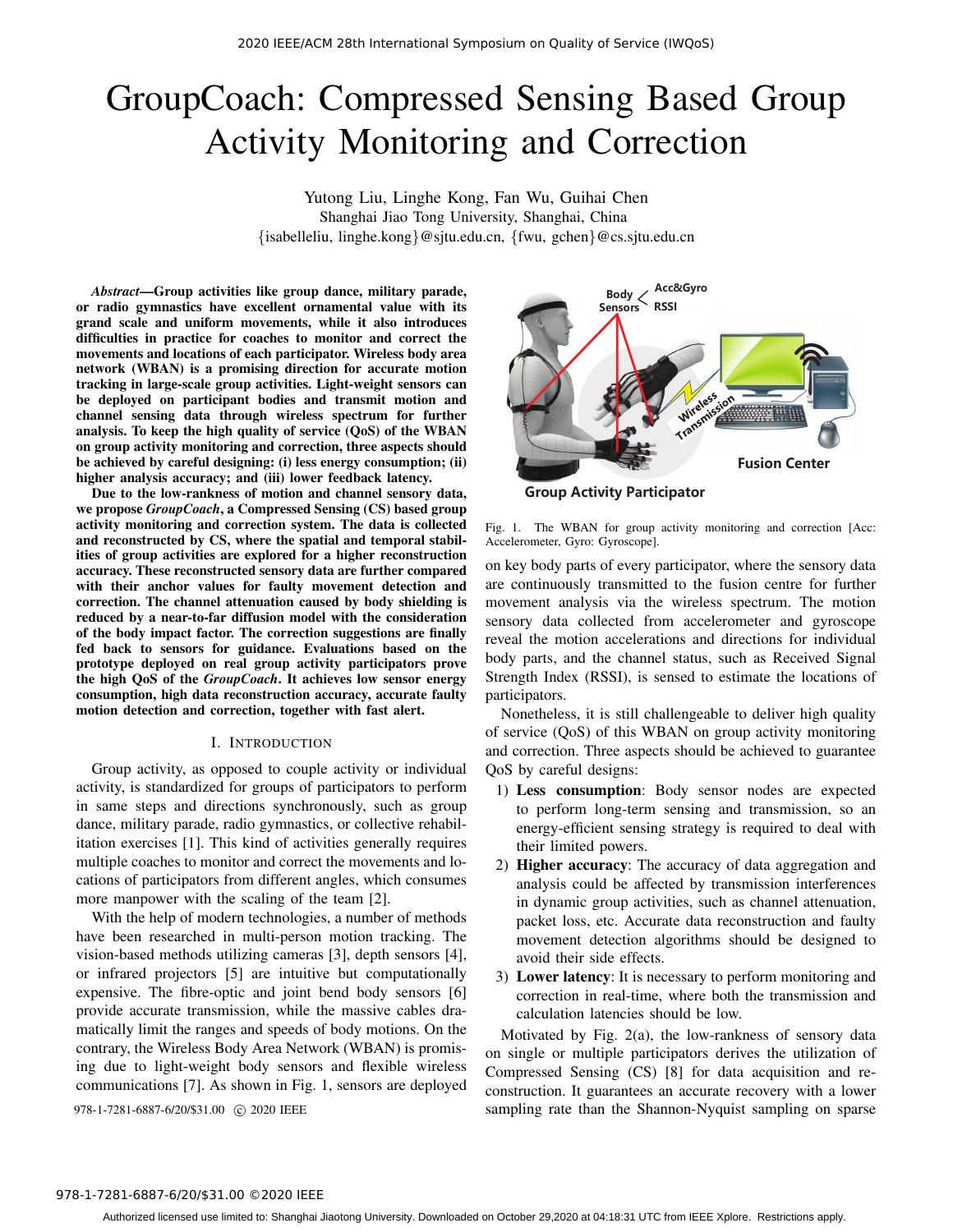

Fig. 2. The motivations and observations of the CS design.

sensory data [9]. We also observe the spatial and temporal stabilities of sensory data in group activities. For inertial sensory data (*i.e.*, data from accelerometer and gyroscope), their values are replicated among bars of songs as shown in Fig. 2(b). For channel sensory data, the RSSI values between adjacent participators have fixed difference *w.r.t.* time but related to relative locations. As indicated in Fig. 2(c), when there are three dancers standing in a same line in front of the sink and their positions are changed by activity arrangements, then the RSSI differences ( $\Delta r_1, \Delta r_2, \Delta r_3$  in the figure) is stable *w.r.t.* time within the range of faulty threshold. But they are changed *w.r.t.* distances, which is further proved to be impacted by the body shielding. Taking these observations into consideration, the optimization problem for data reconstruction can be improved to measure such stabilities, resulting in a higher reconstruction accuracy. Recent advances when apply CS into WBAN generally researched on an optimal sparsification model [10], a configurable quantization method [9], or a secure body sensory data transmission [11]. To the best of our knowledge, this work is the first attempt to apply CS in group activity monitoring, with characters of group movements involved.

For further faulty movement detection and correction, the reconstructed data are compared with the calculated anchor values. Coming to the scene of group actions, the nonnegligible channel attenuation caused by body shielding of participators disturbs the estimation of their locations from RSSI values. To cope with this problem, we specially design a Body Impacted Near-to-Far (BINF) diffusion model to describe the mapping from RSSIs to real locations of group participators. As participators in the first row have no body shielded in front, their locations can be firstly settled down and ones in the farther rows can be calculated outwards when considering the body impact factor.

To sum up, we propose *GroupCoach*, a CS-based group activity monitoring and correction system with better QoS. It (i) utilizes the emerging CS techniques to prolong the lifespan of wireless body sensors, (ii) increases the reconstruction accuracy with the consideration of movement regularities, and (iii) accurately detects and corrects faulty movements with a BINF diffusion model. Besides, both the low calculation complexity and the less transmission quantity lead to the lower latency of this system. Although the *GroupCoach* is designed

for organized group activities, it can be easily extended to more complicated group scenarios.

To evaluate the feasibility and efficiency of *GroupCoach*, we deploy the prototype of this system to a real group of participators and collect their motion and channel data for analysis. According to the real-life evaluations, the average Mean Square Error (MSE) of data reconstruction in *Group-Coach* is  $5.49e^{-5}$  which is dramatically lower than the linear interpolation [12] (0.70), the tensor reconstruction [13] (1.50), and alternating steepest descent (ASD) [14] (3.37), even with the 70% compression ratio. Additionally, the *GroupCoach* can remains over 98% recall and 95% precision in faulty movement detection and correction. The latency of one round reaction for *GroupCoach* is around 1.836s in total, which is acceptable in QoS-required group activity monitoring.

Our main contributions are as follows:

- 1) We explore the spatial and temporal stabilities of organized group activities and the low-rankness of motion and channel sensory data, deriving the appliance of CS techniques into daily use, with higher accuracy on data reconstruction and energy saving.
- 2) We design a BINF diffusion model to solve the channel attenuation problem caused by body shielding and increase the location estimation accuracy from sensed RSSI values.
- 3) We comprehensively design a CS-based group activity monitoring and correction system named as *GroupCoach*. It provides high QoS including less power consumption, higher aggregation and analysis accuracy, and lower processing latency, proved by a real-life deployed prototype.

#### II. RELATED WORK

In this section, we discuss two related topics: multi-person motion tracking and energy-efficient WBAN.

#### *A. Multi-person Motion Tracking*

One intuitive multi-person motion tracking direction is vision-based, utilizing either cameras, depth sensors, or infrared projectors [3], [5]. As one of the popular off-the-shelf vision-based motion tracking device, Microsoft Kinect [4] is composed by all these facilities. It retrieves 3D information of a scene to analyze the depth map and skeletal joint information of the tracked human body. It is easy to install and fairly widespread especially in robotics, which can provide live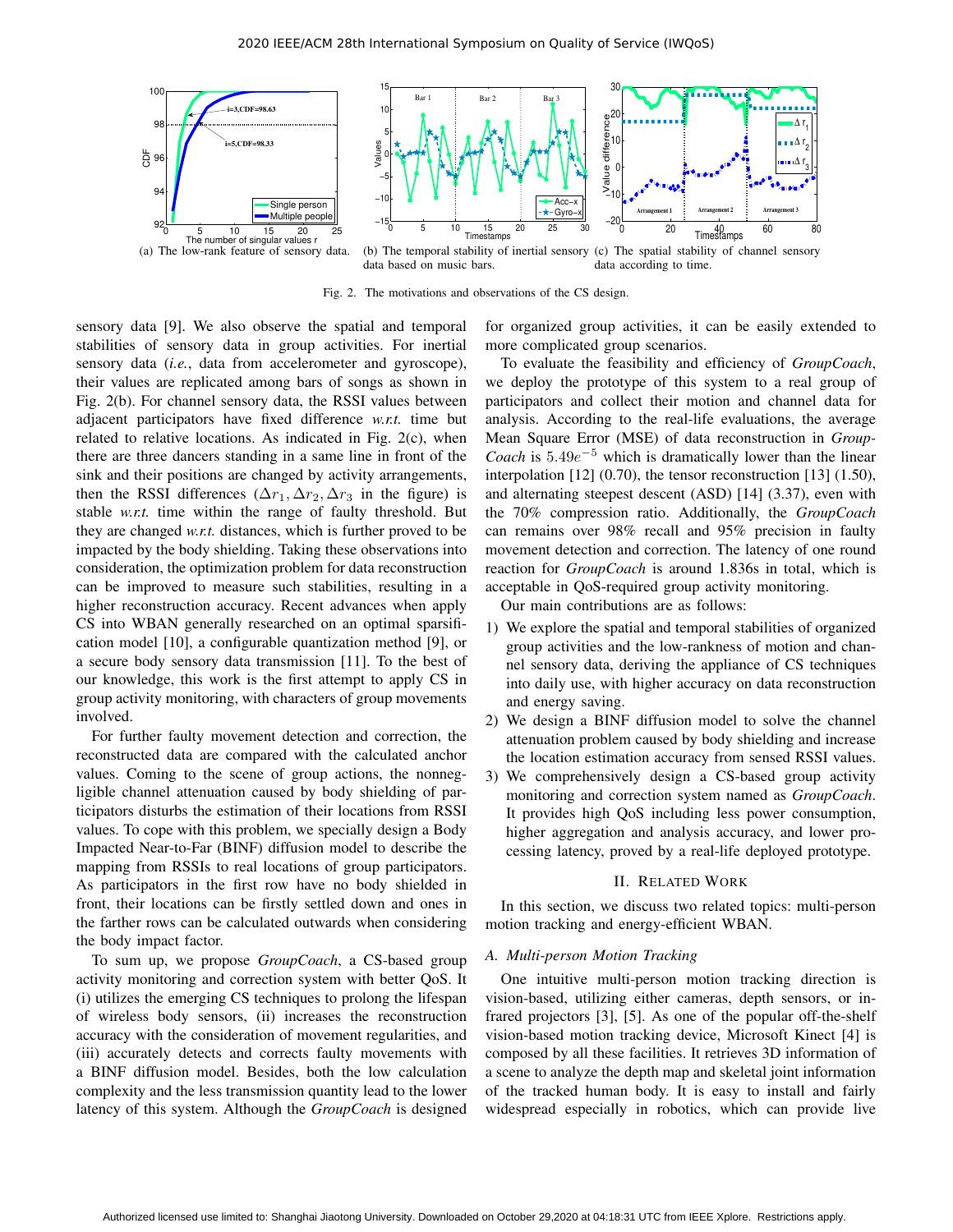results for dynamic monitoring. But it requires pre-trained human body models which are computationally expensive for different tracking targets.

Another promising direction is sensor-based, which deploys motion sensors directly on the target body. The fibre-optic, joint bend body sensors can provide accurate transmission by massive cables, which are preferred in extreme environments [6]. But they dramatically limit the speed and range of movements for group participators. Conversely, WBAN is quite flexible composed by several small-size, ultra-low-power, and intelligent-monitoring wearable sensors communicating in wireless scheme [7]. The wireless sensors mounted on the body range in WBAN can support continuous monitoring on multi-person physiological conditions and real-time transmission to the fusion centre for analysis and feedback.

Several popular commercially available or open-source multi-body analysis systems are LifeModeler [15], Any-Body [16], D-Flow [17], Visual3D [18], Unity [19] and Open-Sim [20]. They interface with third-party hardware and provide straightforward motion tracking results. However, none of them can support faulty motion detection, which is required to be extendedly designed for group activity correction. Saha et al. [21] inspires our faulty movement detection by their abnormal electroencephalography (EEG) analysis in driving. As guidance, their core idea is to find the difference between the collected sensory data and the anchor values.

## *B. Energy-efficient WBAN*

Since the wireless body sensors mounted on the body are generally portable with the small size of the battery, it requires an energy-efficient design to prolong the lifespan of sensors and monitoring durations in WBAN. The energies of sensors are mainly consumed in three stages: data sensing, processing, and transmission, where the transmission stage is proved to be the most power-consumption [22]. Efforts have been devoted to transmission energy saving by designing energy-efficient hardware scheduling [23], routing protocol [24] or leveraging distributed beamforming [25]. Another promising solution is to decrease the transmission quantity. Optimized light-weight deep learning models for data preprocessing can accurately filter out redundant sensing data before transmission [26]. Although the transmission energy is saved by these methods, the processing energy for model running is nonnegligible.

Due to the low-rankness of sensory data collected in WBAN, recent advances explore the feasibility of CS [8] techniques to compress the body sensory data. Compared with the above-mentioned methods, CS techniques have lower processing consumption on sensors and lower transmission cost, together with a high reconstruction accuracy [9]–[11]. Two directions have been thoroughly researched in recent advances: one is "how to optimally compress the sensory data", which is related to the sparsification model selection [10] and a configurable quantization decision [9]; another one is "how to accurately reconstruct the compressed data", by combining the spatial and temporal features of sensory data [13]. In this paper, we attempt to apply CS into group activity monitoring and correction, with the consideration of spatial and temporal stabilities of organized group movements.

#### III. PROBLEM STATEMENT

We consider a group activity consisting of  $N$  participators who follow a  $T$ -minute song. There are  $P$  sensors mounted on their bodies which upload sensory data after every  $\tau$  durations. Considering the processing latency  $t$  for one round communication, the QoS of *GroupCoach* requires  $\tau > t$ . The sensory data contains the accelerometer data  $a(p, i, j)$ , gyroscope data  $b(p, i, j)$ , and RSSI data  $c(p, i, j)$  for the p-th sensor on the *i*th participator at the j-th timestamp, where  $p \in [P]$ ,  $i \in [N]$ ,

and  $j \in [T]$ . Note that  $a(p, i, j) =$  $\sqrt{ }$  $\overline{1}$  $a_x(p,i,j)$  $a_y(p,i,j)$  $a_z(p,i,j)$ l.  $\overline{1}$ and

$$
b(p, i, j) = \begin{bmatrix} b_x(p, i, j) \\ b_y(p, i, j) \\ b_z(p, i, j) \end{bmatrix}_{3 \times 1}
$$
 are  $3 \times 1$  matrices while  $c(i, j)$ 

is a  $1 \times 1$  value. Several necessary mathematical definitions are presented below for problem formulation and the summary of notations are represented in Table. I.

Definition III.1. (Original Matrix (OM)) OM is the full collection matrix at each time slot  $\tau$  with the sampling ratio  $\beta$ , which is not compressed or distorted with missing values. We use three matrices  $A, B$ , and  $C$  to denote the OMs for accelerometer, gyroscope, and RSSI sensory data, respectively. For computational simplicity, the data of different sensors on different bodies at the same timestamp are arranged by rows, leading to three 2-dimension matrices:

$$
A = [a(p, i, j)]_{3PN \times \beta \tau}
$$
  
\n
$$
B = [b(p, i, j)]_{3PN \times \beta \tau}
$$
  
\n
$$
C = [c(i, j)]_{N \times \beta \tau}.
$$
\n(1)

As the rest of definitions have the same operations on  $A, B$ and  $C$ , we will only explain the  $A$ -version due to the limitation of paper space.

Definition III.2. (Sampling Matrix (SaM)) The SaMs  $M_A, M_B, M_C$  are randomly generated matrices containing 0s and 1s, whose sizes are corresponding to OMs. They describe whether the data in OMs is for generating SeMs or not. The value "1" in each SaM is randomly generated according to the compression ratio  $\alpha$ .

Definition III.3. (Sensory Matrix (SeM)) The SeM contains the sensory data uploaded to the fusion centre, where missing values may exist due to the transmission interferences. We denote SeM as  $S_A$ ,  $S_B$ , and  $S_C$ , and defined as:

$$
A \circ M_A = S_A,\tag{2}
$$

where the operator  $\circ$  represents standard matrix multiplication.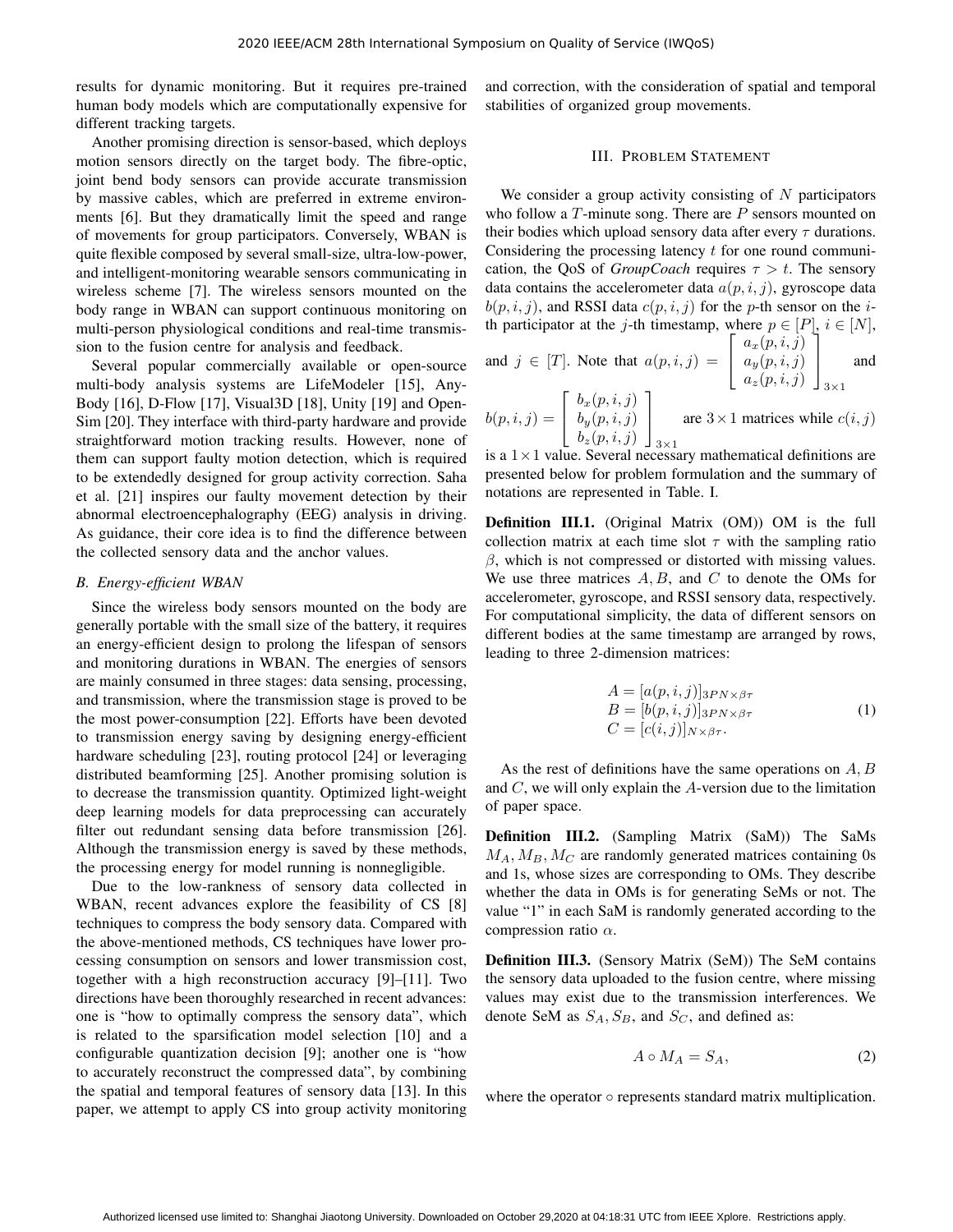TABLE I SUMMARY OF NOTATIONS

| P                           | The number of sensors on each body                |  |  |
|-----------------------------|---------------------------------------------------|--|--|
| N                           | The number of participators                       |  |  |
| T                           | The length of background music                    |  |  |
| $\tau, \beta$               | The sampling duration and ratio                   |  |  |
| $\alpha$                    | The compression ratio for CS                      |  |  |
| p, i, j                     | The sequence of body part, participator, and time |  |  |
| A, B, C                     | OMs                                               |  |  |
| $M_A, M_B, M_C$             | SaMs                                              |  |  |
| $S_A, S_B, S_C$             | SeMs                                              |  |  |
| $\hat{A}, \hat{B}, \hat{C}$ | <b>RMs</b>                                        |  |  |
| A', B', C'                  | AMs                                               |  |  |
| A, B, C                     | CMs                                               |  |  |
|                             | The faulty threshold                              |  |  |

Definition III.4. (Reconstructed Matrix (RM)) The RM is reconstructed from  $S_A$ ,  $S_B$  and  $S_C$  according to SaMs. We denote RMs by

$$
\hat{A} = [\hat{a}(p, i, j)]_{3PN \times \beta \tau} \n\hat{B} = [\hat{b}(p, i, j)]_{3PN \times \beta \tau} \n\hat{C} = [\hat{c}(i, j)]_{N \times \beta \tau}.
$$
\n(3)

**Problem 1.** (Data Reconstruction) Given  $S_A$ ,  $S_B$ ,  $S_C$ , and M, the data reconstruction is to determine the optimal  $\overline{A}$ ,  $\overline{B}$  and  $C$  with the minimum difference with OMs  $A, B$  and  $C$ . The optimization problem is formulated as:

$$
\begin{array}{ll}\n\text{Objective:} & \min \left\| A - \hat{A} \right\|_F \\
\text{Subject to:} & S_A, M_A,\n\end{array} \tag{4}
$$

where  $\|\cdot\|$  is the Frobenius norm.

Definition III.5. (Anchor Matrix (AM)) The AMs represent theoretical values for both motion and sensory data. According to the choreography of group activities, these theoretical values can be calculated by the standard movements and locations. We denote AMs as  $A', B'$  and  $C'$ , performing as the anchor for faulty movement detection and correction. And

$$
A' = [a'(p, i, j)]_{3PN \times \beta \tau}
$$
  
\n
$$
B' = [b'(p, i, j)]_{3PN \times \beta \tau}
$$
  
\n
$$
C' = [c'(i, j)]_{N \times \beta \tau}.
$$
\n(5)

Definition III.6. (Correction Matrix (CM)) The CMs record the correction suggestions on motions and locations. We denote CMs as  $A, B, C$ :

$$
\tilde{A} = \left\{ \begin{array}{ll} \tilde{a}(p,i,j) & , \text{ if } (p,i,j) \text{ has wrong motion} \\ 0 & , \text{ if } (p,i,j) \text{ has right motion} \\ \tilde{C} = \left\{ \begin{array}{ll} \tilde{c}(i,j) & , \text{ if } (i,j) \text{ has wrong location} \\ 0 & , \text{ if } (i,j) \text{ has right location} \end{array} \right. \end{array} \right.
$$

**Problem 2.** (Faulty movement detection) Given RMs  $\hat{A}$ ,  $\hat{B}$ ,  $\hat{C}$ , and AMs  $A', B', C'$ , the faulty movement is detected by comparing their values. With the faulty threshold  $\delta$ , the problem is formulated as:

$$
\left\{ \begin{array}{l} \left| a'(p,i,j) - \hat{a}(p,i,j) \right| > \delta \quad , i \text{ is wrong at time } j \text{ on } p \\ \left| a'(p,i,j) - \hat{a}(p,i,j) \right| \le \delta \quad , i \text{ is right at time } j \text{ on } p. \end{array} \right.
$$
\n(7)



Fig. 3. The illustrations for the network model, sensor deployment, and system overview of *GroupCoach*.

#### IV. DESIGN OF *GroupCoach*

In this section, we will present the system overview of *GroupCoach* and its detailed designs.

# *A. System Overview*

*GroupCoach* is a CS-based system to monitor and correct the movements for group activity participators. Taking the group dance as an example, we present the system overview in Fig. 3. We deploy sensors on 9 key body parts, including upper arms, wrists, legs, ankles on two sides of the body and the chest. The previous 8 sensors are used for individual movement analysis, and the RSSIs reported by chest sensors are used for distance analysis. This system is composed of three main stages: compressed collection, data reconstruction, and faulty data detection and correction. Only the first stage is performed on sensors while others are in the fusion centre. The CS techniques are applied to the former two stages, which can reduce the energy consumption in both sensing and transmission stages for body sensors while guaranteeing the reconstruction accuracy. And a BINF model is designed to avoid body shielding effects in the third stage.

In the collection stage, each sensor periodically collects its SeMs under SaMs and packs them for transmitting to the sink, where the data type  $d = \{A, B, C\}$ , the sensor label p, the belonging body label  $i$ , and the slot  $j$  are contained in the preamble of the package. In this paper, we simply consider that all body sensors can transmit their sensory data to the sink within one hop range, and it is easy to extend the scale by multi-hop routing or multi-coordinators. The *GroupCoach* will require package retransmission if it is lost.

After aggregating all sensory data for slot  $j$ , the sink will compensate the missing values by linear interpolation and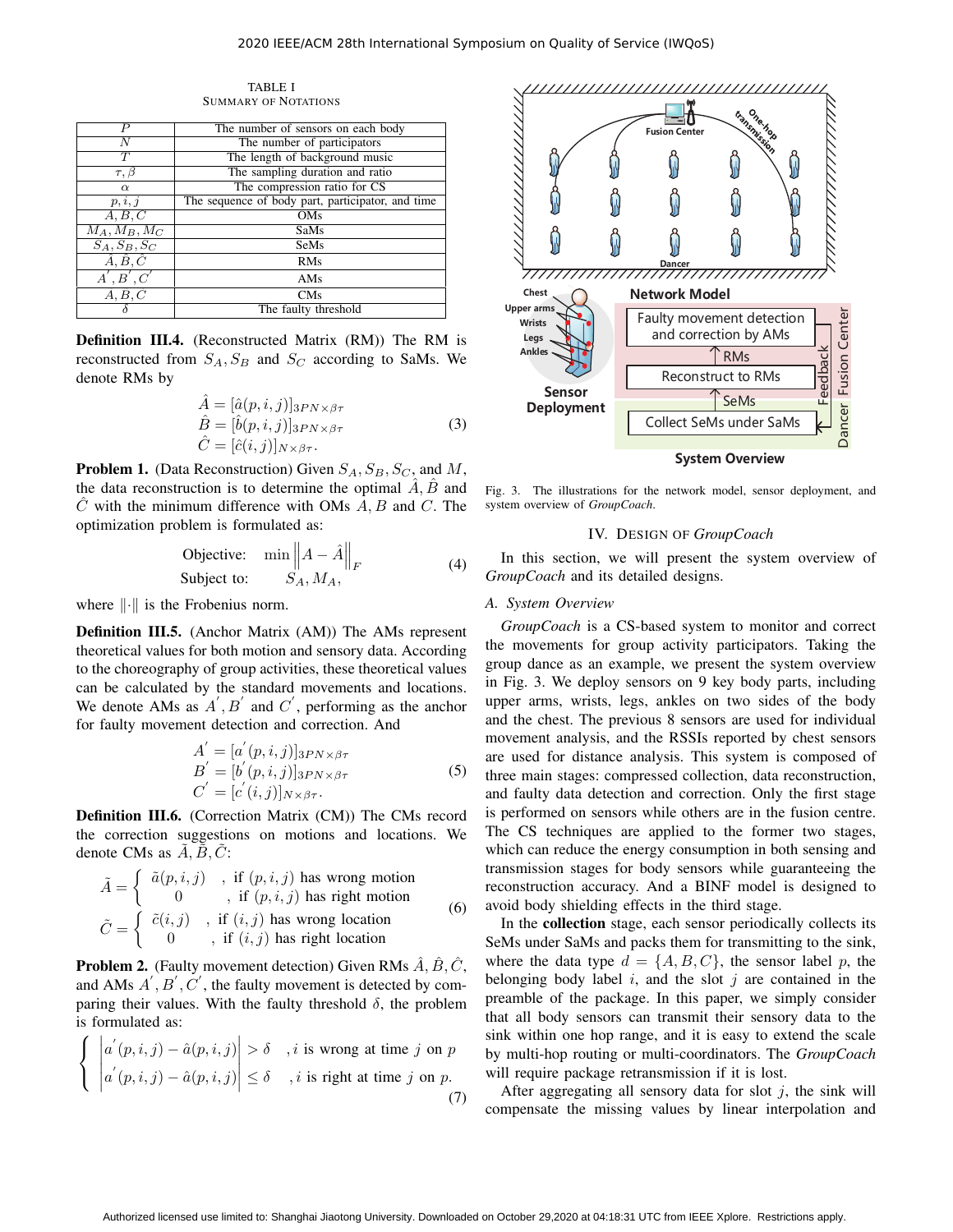reconstruct the SeMs to RMs according to SaMs. The faulty movements for participator i on sensor p at slot i will be detected and corrected with the comparison of AMs, where results are fed back to the corresponding sensor for alerting (*e.g.*, by flashing the indicator lights or voice broadcasting).

In the rest of this section, we will introduce the detailed design for each stage. Specifically, for the CS-related stage, we modify the data reconstruction optimization problem with the consideration of the spatial and temporal stabilities. And we design a BINF diffusion model for accurate faulty data detection and correction.

### *B. CS Based Data Collection and Reconstruction*

CS is typically designed to compress the sensory data to reduce the data transmission cost [27]. According to the theory of CS, if a signal in a transform domain is sparse, we can utilize an observation matrix which is not related to the transformation matrix to project the high-dimensional signals to a low-dimensional space. And the original signal can be reconstructed from these few projections by solving an optimization problem. In this subsection, we first analyze the low-rankness of both motion and channel sensory data, and then introduce the compressed data collection and a regularity measured reconstruction in detail.

*1) Low-rank Feature of Motion and Channel Sensing Data:* The low-rankness of motion sensory data exists in individual sensors. At first, we take the accelerometer data as an example, where the gyroscope data follow the same rules. On each sensor, assuming there are  $B$  duplicated bars in a  $T$ -minute song, the accelerometer data in each bar  $b \ (b \in [B])$  can be denoted as  $A(p, i, b)$  with the size of  $3 \times \frac{T\beta}{B}$ . Then the data aggregated after the whole song is represented as  $A(p, i, T) = [A(p, i, b)]_{3 \times B}$ . As shown in Fig. 2(b), the group activities show obvious regularity and repetition among bars. So we get  $rank(A(p, i, T)) = rank(A(p, i, b))$ , which proves the low-rankness of the motion sensory data. We further prove the low-rank feature of  $A(p, i, b)$  by Principal Component Analysis (PCA) [28]. If the sensory data can be approximately represented by its top- $r$  singular values, it is proved to be lowrank. Figure 2(a) shows the Cumulative Distribution Function (CDF) of the top- $r$  singular values evaluated on these sensory data. It is intuitive that at most top-3 singular values occupy over 98% of the total energy for  $A(p, i, b)$ .

Additionally, the low-rankness of channel sensory data is existed among multiple participators. Taking the first column of  $C(N, T)$ ,  $C(N, t_1) = [c(1, t_1), c(2, t_1), \dots, c(N, t_1)]^T$  as the analyzing target, if every participator is arranged in a fixed position, then  $C(N, t_1)$  can be represented by

$$
C(N, t_1) = [c(1, t_1), c(1, t_1) + \Delta r_1, \dots, c(1, t_1) + \Delta r_{N-1}]^T
$$
\n(8)

If we denote the difference matrix as  $\Delta R$  $[\Delta r_1, \Delta r_2, \dots, \Delta r_{N-1}]^T$ , then the  $C(N, T)$  can be elementarily transformed to a rank-2 matrix

$$
C''(N, t_1) = [c(1, t_1), \Delta R, 0, \cdots, 0]^T
$$
 (9)

According to the Fig. 2(c),  $\Delta R$  also shows low-rank feature. As proved by the PCA result in Fig. 2(a), top-5 singular values occupy over 98% energy among multiple participators.

*2) CS-based Data Reconstruction:* According to the problem. 1, the target of this data reconstruction is to estimate  $\hat{A}, \hat{B}, \hat{C}$  from  $S_A, S_B, S_C$  and their corresponding SaMs. Similarly, we only discuss the reconstruction of  $A$  where another two matrices following the same procedures. Due to the sparsity of sensory data, we can describe the incomplete  $\hat{A}$  as [27]:

$$
\hat{A} = \hat{U}\hat{H}\hat{V} = \hat{U}\hat{H}^{\frac{1}{2}} \cdot \hat{H}^{\frac{1}{2}}\hat{V} = LR^{T},\tag{10}
$$

where  $\hat{H}$  is an  $r \times r$  diagonal matrix with top-r singular values. To find the optimal  $\hat{A}$ , we can solve the problem:

$$
\begin{array}{ll}\n\text{Objective:} & \min rank(\hat{A})\\ \n\text{Subject to:} & \hat{A} \circ M_A = S_A. \n\end{array} \tag{11}
$$

This non-convex problem will be transformed according to (10) as:

$$
\begin{array}{ll}\n\text{Objective:} & \min(\|L\|_F^2 + \|R\|_F^2) \\
\text{Subject to:} & (LR^T) \circ M_A = S_A.\n\end{array} \tag{12}
$$

By the relaxation of Lagrange multiplier and the introduction of tuning parameter  $\lambda_1$ , the optimization target is transformed as:

$$
\min(\left\| (LR^T) \circ M_A - S_A \right\|_F^2 + \lambda_1(\|L\|_F^2 + \|R\|_F^2)). \tag{13}
$$

*3) Spatial and Temporal Stabilities Improvement:* As discussed before, the sensory data has spatial and temporal stabilities in group activities. We can measure such stabilities into the optimization problem to enhance the reconstruction accuracy. For motion sensory data, we denote the temporal stability following the music bars by matrix Θ, then the optimization target in (13) changed to:

$$
\min(||(LR^T) \circ M_A - S_A||_F^2 + \lambda_1(||L||_F^2 + ||R||_F^2)) + \lambda_2(||LR^T \Theta||_F^2), \quad (14)
$$

where  $\Theta$  is adaptive to the length of one bar of the music  $\frac{T}{B}$ 

$$
\begin{bmatrix}\n\frac{T}{B} \\
1 & 0 & \cdots & -1 & 0 & \cdots & 0 \\
0 & 1 & 0 & \cdots & -1 & 0 & \cdots \\
\vdots & \vdots & \vdots & \ddots & \vdots & \vdots & \vdots \\
0 & 0 & \cdots & 1 & 0 & \cdots & -1 \\
\end{bmatrix}_{3PN \times 3PN}
$$
\n(15)

For channel sensory data, we denote the spatial stability on the difference of RSSIs as  $\Delta R$  then the optimization problem is improved to:

$$
\min(||(LR^T) \circ M_A - S_A||_F^2 + \lambda_1 (||L||_F^2 + ||R||_F^2))
$$
  
 
$$
+ \lambda_2 (||TLR^T - \Delta R||_F^2),
$$
 (16)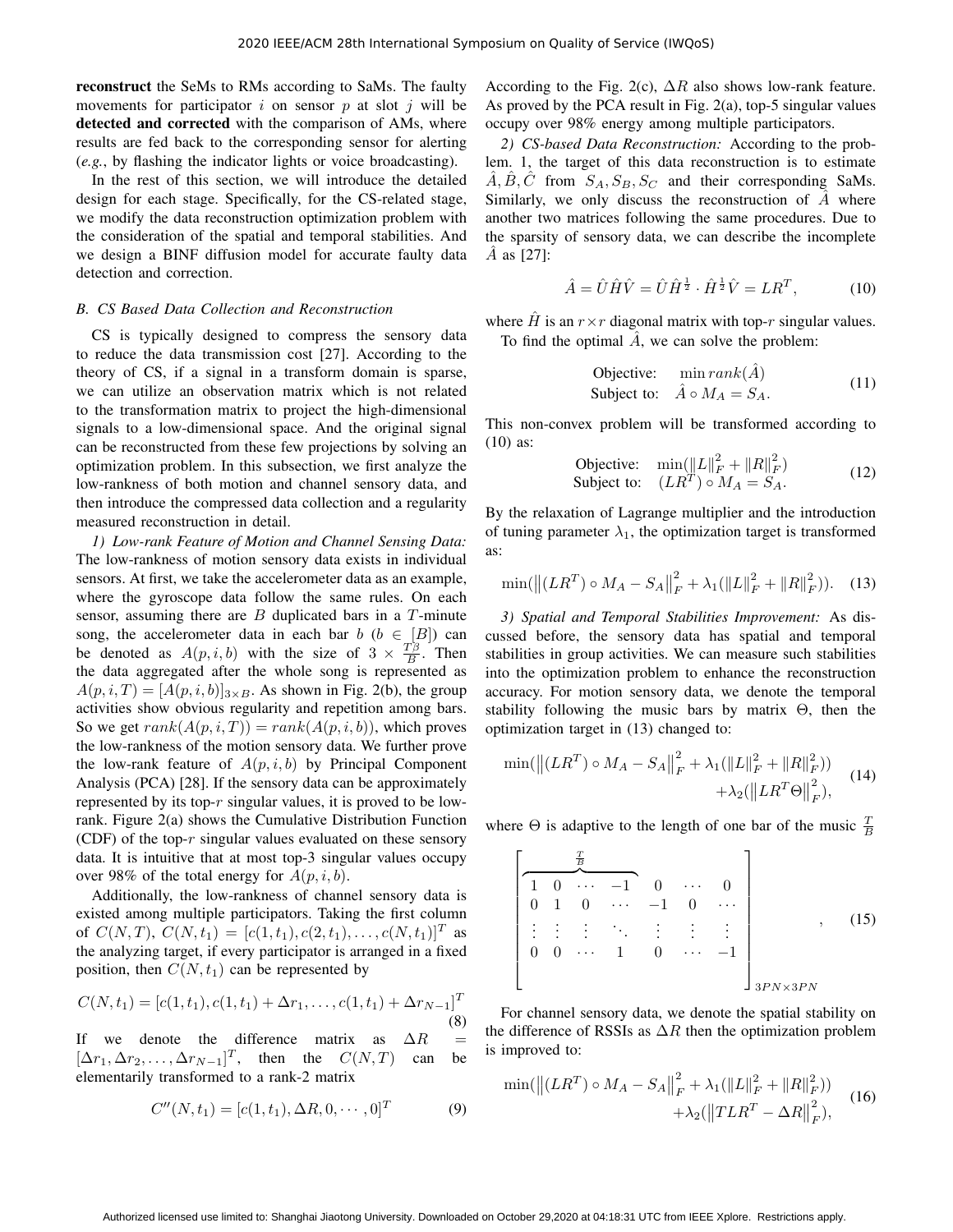where  $T$  and  $\Delta R$  are:

$$
T = \begin{bmatrix} 1 & -1 & 0 & \cdots & 0 \\ 0 & 1 & -1 & \cdots & 0 \\ \vdots & \vdots & \vdots & \ddots & \vdots \\ 0 & 0 & 0 & 1 & -1 \end{bmatrix}_{N \times \beta T}
$$

$$
\Delta R = \begin{bmatrix} \Delta r(1,1) & \Delta r(1,2) & \cdots & \Delta r(1,\beta T) \\ \Delta r(2,1) & \Delta r(2,2) & \cdots & \Delta r(2,\beta T) \\ \vdots & \vdots & \ddots & \vdots \\ 0 & 0 & \cdots & 0 \end{bmatrix}_{N \times \beta T}
$$

$$
(17)
$$

The  $\Delta r(i, t)$  in  $\Delta R$  can be calculated from the location of the participator, *i.e.*,  $d = [d_1, d_2, \dots, d_N]$ , and the body impact factor, *i.e.*,  $X_B$ :

$$
\Delta r(i, t) = 10\eta \lg \frac{d_{(i,t)}}{d_{(1,t)}} + (i - 1)X_B \tag{19}
$$

The optimization problems (14, 16) can be represented as the combination of functions related to L and R:

$$
f(L, R) = f_1(L, R) + f_2(L, R) + f_3(L, R), \qquad (20)
$$

where

$$
f_1(L, R) = ||(LR^T) \circ M_A - S_A||_F^2,
$$
  
\n
$$
f_2(L, R) = ||L||_F^2 + ||R||_F^2,
$$
  
\n
$$
f_3(L, R) = ||LR^T \Theta||_F^2,
$$
  
\nor 
$$
f_3(L, R) = ||TLR^T - \Delta R||_F^2.
$$
\n(21)

We solve this optimization by alternatively fix  $L$  and  $R$ , which is called Alternating Steepest Descent (ASD) algorithm [14], [27] because of its low computationally complexity and high reconstruction accuracy.

#### *C. Faulty Data Detection and Correction*

We consider that each group activity has its specific choreography clearly describing the exact movements at each timestamp, including the locations of participators and the movement directions and distances *w.r.t.* the previous timestamp. According to this, we can acquire the task-specific AMs theoretically. As mentioned in Problem. 2, the faulty data detection and correction is performed by the comparison between AMs and RMs. In this section, we will discuss the details about AMs acquisition and BINF diffusion model for faulty data detection and correction.

1) AMs Acquisition: The  $A'$  and  $B'$  can be easily collected by deploying sensors on the body of a teacher, who can provide a standard action demonstration. Here we mainly discuss the acquisition of  $C'$ .

The log-normal shadow model is a general propagation model to describe the mapping from the distance to the RSSI value. In the group activity scenario, the channel attenuation caused by body shielding introduces serious side-effects. So under the distance  $d$ , we reformulate the RSSI value as [29]:

$$
PL(d)(dB) = \overline{PL}(d_0) + 10\eta \lg(\frac{d}{d_0}) + X_E + mX_B
$$
  
= 
$$
E + 10\eta \lg(\frac{d}{d_0}) + mX_B.
$$
 (22)



Fig. 4. The practical measurement of parameters in log-normal shadow model.

TABLE II THE MAPPING BETWEEN THICKNESS AND  $X_B$ .

| Thickness                                                                                             | 10cm <sup>1</sup> | 20cm | 30cm  | 40cm  |  |  |
|-------------------------------------------------------------------------------------------------------|-------------------|------|-------|-------|--|--|
| $X_{B}$                                                                                               | -5                | -6   | $-17$ | $-20$ |  |  |
| <sup>1</sup> For system extension, we also measure the<br>thickness except chest, such as arm or leg. |                   |      |       |       |  |  |

m is the number of body shielded ahead, and the  $X_B$  is the group target, which will be deducted in  $\Delta R$ , so we combine As  $\overline{PL}(d_0)$  and  $X_E$  are assumed to be fixed for the same them to one factor E simply. The  $\eta$  is a path loss ratio, the body shielding factor.

multiple measurements on these 3 nodes, we can get their In our work, all above factors are experimentally measured as follows. As shown in Fig. 4, we deploy one sensor on the chest of 3 participators  $(P_1, P_2, \text{ and } P_3 \text{ in this figure})$  and let them stand as illustrated  $(P_1$  and  $P_2$  in the same line with 1 meter gap, and  $P_3$  has a 2 meter gap with the sink). After average RSSI values  $R_{P_1}, R_{P_2}, R_{P_3}$ :

$$
\begin{cases} \n\overline{R_{P_1}} = E \\
\overline{R_{P_2}} = E + 10\eta \lg 2 + X_B \\
\overline{R_{P_3}} = E + 10\eta \lg 2\n\end{cases} \Rightarrow \begin{cases} \nE = \overline{R_{P_1}} \\
X_B = \overline{R_{P_2} - R_{P_3}} \\
\eta = \frac{\overline{R_{P_3} - R_{P_1}}}{10 \lg 2}\n\end{cases}
$$
\n(23)

As indicated in (23), the  $\overline{R_{P_1}}$  is considered as E. After fixing E, we can calculate  $\eta$  and  $X_B$  by formulation transformation.

Practically, the different thickness of the body part leads to different  $X_B$ . Here we put the sensor behind the chest and measure the thickness as illustrated in Fig. 4(b). Volunteers are required to stand in the position of  $P_1$  one by one to collect their corresponding RSSI values. The representative mapping between thickness to  $X_B$  is summarized in Table. II. The calculation in our work is based on these measurements.

Build the coordination system like Fig. 5, we assume that the initial coordination of each body sensor is pre-known. So the  $C'$  can be calculated according to the position arrangement in the group activity by (22) and Table. II.

*2) BINF Diffusion Model:* In the practical faulty movement detection, two challenges should be dealt with:

1) The movements are conducted sequentially, where the correction on the faulty movement at the timestamp  $t$  is given w.r.t the previous movement at  $t-1$ . If the previous movement is also a faulty movement, the following results are inaccurate also.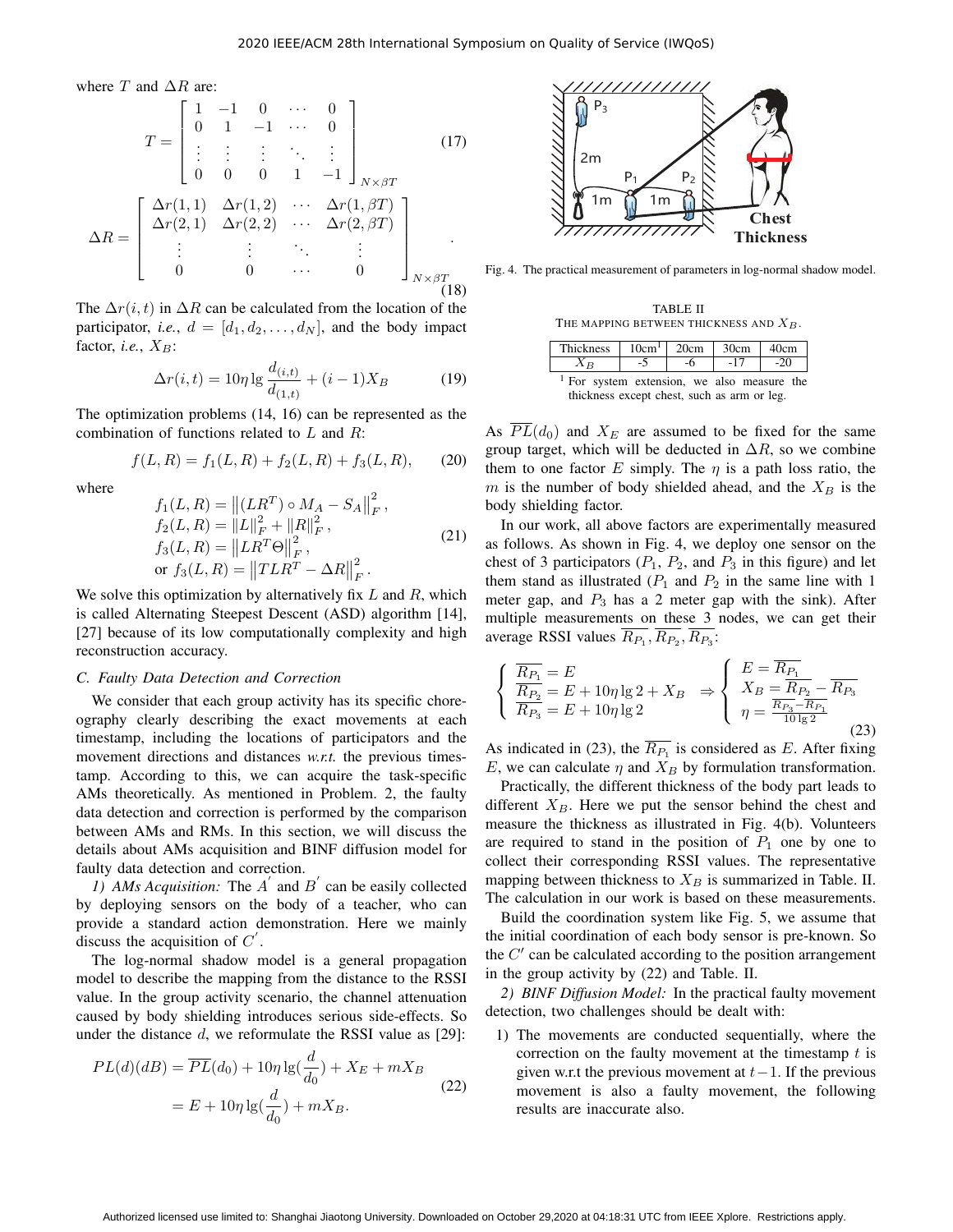

Fig. 5. The problem illustration to propose NF diffusion model.

2) The mapping of the RSSI to the distance is shieldingaware. The different RSSI values between  $\hat{C}$  and  $C'$  may not be caused by the faulty movement of participators, while the shielding of faulty dancers in their front can be another reason.

For a better understanding of the second challenge, we draw a simplified diagram in Fig. 5. The dancer  $D_3$  is the nearest faulty dancer to the sink (in the fusion centre). She mistakenly moves away from her standardized location  $(D_3)$  to her real location  $(D_3)$ . Then both the participators  $D_2$  and  $D_1$  has a new shielding  $(m + 1)$ , resulting in a decreased RSSI value compared with AMs, even they are in correct locations.

To cope with these two challenges, we design a BINF diffusion model for accurate faulty movement detection and calculation. The core idea of the NF is to diffusely detect the faulty dancer from the nearest one (no shielding) to farther one, where the shielding number is determined by the confirmed locations of frontal dancers. And their motion corrections are calculated from the starting time to the end. The detailed BINF based algorithm is shown in Algorithm. 1.

Firstly, the  $\hat{C}$  is sorted with a decreasing order on rows (line 1-4). From the nearest dancers to farther ones, the algorithm detects faulty locations by the comparisons between  $\tilde{C}(p, i, j)$ with  $C'(p, i, j)$   $(i \in [R])$ . If the difference is not bigger than the threshold  $\delta_1$ , the location of the dancer is true, and then the algorithm starts checking their motion status (line 5-7). Otherwise, the algorithm will update AMs with the consideration of new  $m$  and  $X_B$  (line 9-11), and record location correction in  $\tilde{C}$  (line 26). The motion checking is according to the difference between  $\hat{A}$ ,  $\hat{B}$  and  $A'$ ,  $B'$  (line 14-24). And the motion correction is to assign the difference to the CMs (line 28-30). In this algorithm, line 10 and 11 is the implementation of BINF. Under the new location of the nearer dancers, the new number of people shielded in front  $(m)$  can be considered for updated AMs, which can avoid the body shielding misjudgement.

#### V. EVALUATION

In this section, we mainly evaluate the QoS of *GroupCoach* in terms of data reconstruction accuracy, faulty detection accuracy, and energy consumption.

# Algorithm 1 BINF-based algorithm

**Input:** The RMs  $\hat{A}$ ,  $\hat{B}$ ,  $\hat{C}$  and their sizes  $P$ ,  $N$ ,  $T$ ; The AMs  $A', B', C'$ , the initial coordination of each sensor node  $(x(p, i, 0), y(p, i, 0), z(p, i, 0)).$ 

**Output:** The CMs  $A, B$ .

- 1: for  $i = 1$  to N do
- 2: Sort  $\hat{C}$  with a descending order on the average value of each row.
- 3: Correspondingly rearrange  $C'$  by rows.
- 4: end for
- 5: for  $i = 1$  to  $N$ ;  $j = 1$  to  $T$  do
- 6: if  $\hat{C}(i, j) \overline{C}'(i, j) \leq \delta_1$  then
- 7: MotionChecking(0)
- 8: else
- 9: MotionChecking $(i, j)$
- 10: Calculate  $\hat{d}(i, j)$  according to  $\hat{C}(i, j)$  using (22)
- 11: Update  $C(i : N, j)$  based on  $\hat{d}(i, j)$  with the consideration of  $m, X_B$ .
- 12: end if
- 13: end for
- 14: MotionChecking(index,j):
- 15: if index==0 then
- 16: **for**  $p = 1$  to  $PN$ ;  $i = p + 3$ ;  $j = 1$  to  $T$ ; **do**
- 17: **if**  $\hat{A}(p, i, j) A'(p, i, j) > \delta_2$  or  $\hat{B}(p, i, j)$  $B'(p, i, j) > \delta_3$  then
- 18: MotionCorrect $(p, i, j)$
- 19: else
- 20:  $\hat{A}(p, i, j) = 0$
- 21:  $\ddot{B}(p, i, j) = 0$
- 22:  $\hat{C}(i, j) = 0$
- 23: end if
- 24: end for
- 25: else
- 26:  $\tilde{C}(index, j) = C'(index, j)$
- 27: end if
- 28: MotionCorrect $(p, i, j)$ :
- 29:  $\tilde{A}(p, i, j) = \hat{A}(p, i, j) A'(p, i, j)$
- 30:  $\widetilde{B}(p, i, j) = \widehat{B}(p, i, j) B'(p, i, j)$

# *A. Evaluation settings*

To demonstrate the feasibility of *GroupCoach*, we have implemented a prototype deployed on a group of 3 activity participators who have similar heights but different weights for evaluation. Their positions are arranged the same as Fig. 4. We design a series of simple movements for them to perform: raise the left arm as high as the shoulder, raise the right arm, raise the left feet to 30 cm, put down the left feet, raise the right feet to 30 cm, put down the right feet, put down the right arm, and finally put down the left arm. Each step takes 3 seconds and the volunteers are required to perform this group of activity synchronously. The first volunteer should perform as organized; the second volunteer is required to perform wrong movements but keep right locations; and the third volunteer should perform wrong movements with wrong locations also.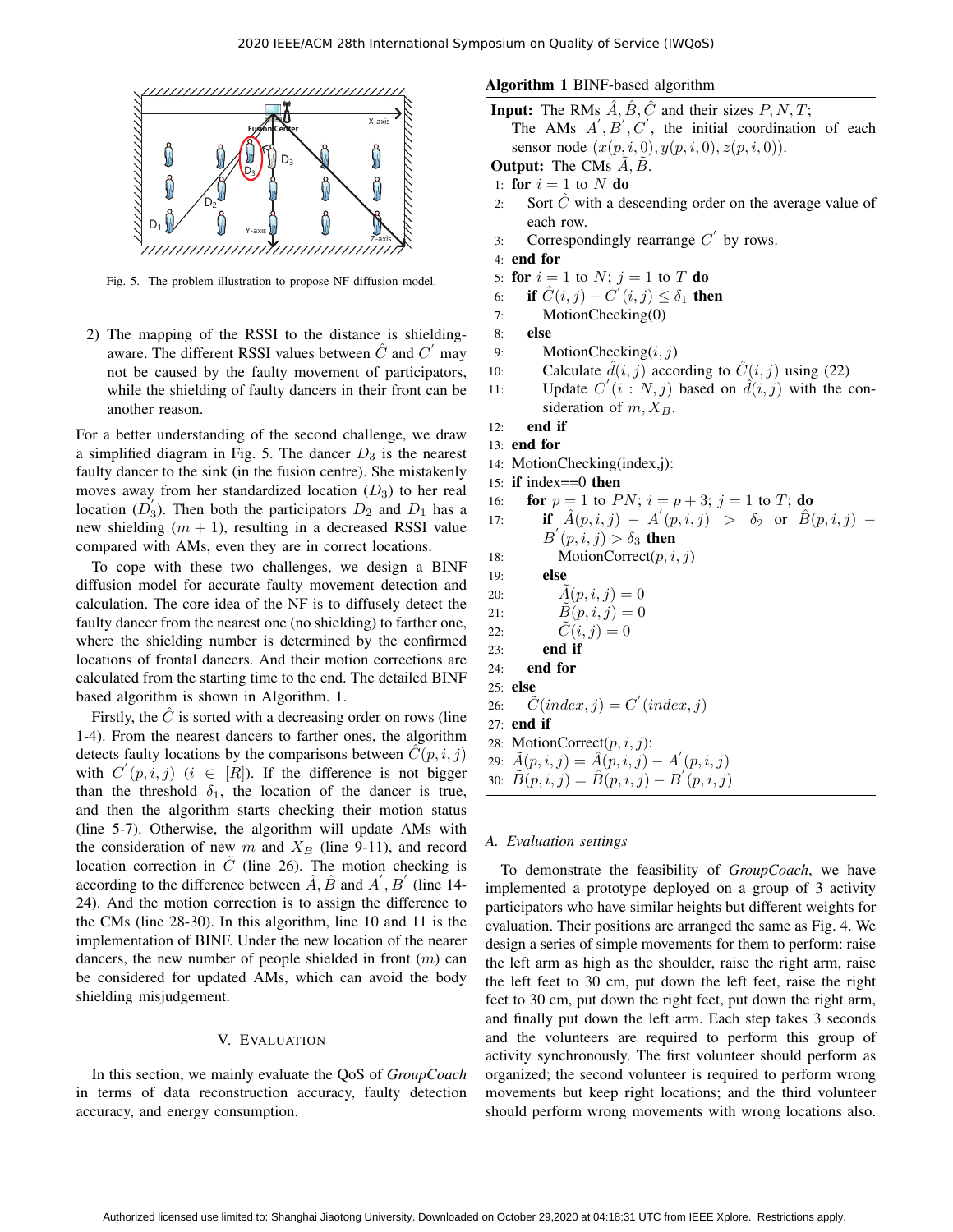The timestamps of wrong motions and locations are preknown. Then we successfully collect the real-world motion and channel sensing data with faulty records for 3 participators in 800 seconds with a constant rate of 60Hz. To extendedly evaluate our system, we emulate sensory data of another 6 people from these records by Simulink libraries in Matlab. The motion sensory data of these 6 people are generated same with the first volunteer, and the channel sensory data is calculated by (22) according to the location arrangement in Fig. 5 (1 meter gap with adjacent volunteer). So finally we have sensory data for 9 participators in 800 seconds.

On each body, there are 10 off-the-shelf smartwatches equipped with IMUs (*i.e.*, accelerometer and gyroscope), wireless receiver and transmitter. We write an Android program to realize the compressed data collection and transmission, based on Android Studio 3.0.1, where the compile SDK version is 25 and the build tool version is 25.0.3. The sink continuously broadcast the 20dBm Wi-Fi signals for RSSI sensing. Besides, the data reconstruction is implemented by an R2014a Matlab  $code<sup>1</sup>$  on a Thinkpad Carbon X1 laptop with Intel Core i5-6200U CPU 2.3GHz and no GPU supported.

To dilute the effect of the transient signal, the gravitational part in accelerometer values is separated by a Butterworth low-pass filter [30]. Moreover, we apply the high-pass filter on gyroscope signals to suppress the drifting problem on data integral. To ensure the computational correctness, we keep the low-pass and high-pass filter applied here are complementary to 1. To evaluate the effect of missing values, we define a missing ratio  $\theta$  to manually create samples with missing values. The data compression ratio  $\alpha$  in evaluation can be selected from [50, 60, 70, 80, 90].

Four indexes are used to measure the performance of *GroupCoach*:

1) Compression Ratio (CR): The CR describe the decreased ratio between the transmitted quantity  $(Q_T)$  and the raw data quantity  $(Q_R)$ :

$$
CR = \frac{Q_R - Q_T}{Q_R} \times 100\% \tag{24}
$$

2) Mean Absolute Error (MAE): The performance of data reconstruction accuracy is measured by MAE, defined as:

$$
\text{err} = \frac{1}{3 \times P \times N \times \beta \tau} \sum_{p,i,j} \sqrt{\left| A - \hat{A} \right|^2}. \tag{25}
$$

3) Precision and Recall: The performance of faulty movement detection and correction accuracy is judged by these two indexes:

$$
Precision = \frac{\#TP}{\#TP + \#FP},\tag{26}
$$

$$
Recall = \frac{\#TP}{\#TP + \#FN},\tag{27}
$$

where  $\#TP$ ,  $\#FP$  and  $\#FN$  represent True Positive, False Positive, and False Negative, respectively.

<sup>1</sup>The data reconstruction Matlab code is open-sourced in http://www.cs.sjtu.edu.cn/∼linghe.kong/GroupCoach.rar

TABLE III THE MAE OF RECONSTRUCTION METHODS WITH  $\theta = 0\%$ 

| $\alpha$ (%)      | 50           | 60              | 70           | 80     | 90     |
|-------------------|--------------|-----------------|--------------|--------|--------|
| I P               | 0.3918       | 0.4852          | 0.7036       | 1.1169 | 1.6022 |
| TR                | 1.4414       | 1.4821          | 1.5100       | 1.6521 | 1.7001 |
| ASD               | 2.9565       | 3.1260          | 3.3715       | 3.6242 | 4.1115 |
| <i>GroupCoach</i> | $3.83e^{-5}$ | — 5<br>$4.4e^-$ | $5.49e^{-5}$ | 0.0210 | 0.0031 |

4) Processing Latency  $T_P$ : The processing latency is composed by transmission  $(T_t)$  and calculation  $(T_c)$  latencies, which can be represented as:  $T_P = T_t + T_c$ . The measurement of  $T_P$  is from the starting timestamp of each movement to the receiving of its corresponding feedback.

## *B. Evaluation results*

We first evaluate the sensory data reconstruction accuracy. Three benchmarks are chosen for comparison:

- 1) *Linear interpolation (LP):* We choose the simplest nearest neighbor interpolation algorithm for linear reconstruction, which leverages the left nearest integer as the estimated value for reconstruction [12].
- 2) *Tensor based reconstruction (TR):* After transforming the SeMs and SaMs from a 2-dimensional vector to 3 dimensional tensor A, B, and C with the size of  $N \times$  $P \times \beta \tau$  and  $P \times \beta \tau$ , we apply MDTSC [13] for their reconstruction.
- 3) *ASD without regularity consideration (ASD):* This benchmark will reconstruct the sensory data following the original optimization process in [14], whose optimization target is (13).

The compression ratio  $\alpha$  varies from 50% to 90%, when  $\alpha$  = 100% indicates no compression and not related to CS-based evaluation. Experimentally, the iteration time for data reconstruction is set to 300, and other indexes are  $\lambda_1 = 0.001, \lambda_2 = 1.13$ , which can mostly result in a better accuracy with lower processing latency. The accuracies of data reconstruction for four methods are implied by MAE summarized in Table. III. It is obvious that the accuracy of data reconstruction in *GroupCoach* outperforms than other methods. It highly exceeds the ASD method with its spatial and temporal optimization. Similarly, the TR is also better than ASD, since it can preserve the intrinsic structure of the multi-dimensional data, that is, the spatial and temporal relationships among motion or channel sensing data. Besides, with the increasing of the compression ratio, the accuracy of data reconstruction is decreasing for all methods. It is worth to note that for reconstruction in *GroupCoach*, the reconstruction error jumps up to a  $10<sup>3</sup>$  degree, indicating a threshold of 70% for data compression in our scenario.

We then evaluate the effect of data missing during transmission for reconstruction. The missing ratio  $\theta$  is controlled to 0%, 20%, and 40%. According to Fig. 6, the increase of  $\theta$  leads to the decrease of reconstruction accuracies for all methods. Since the LP is relatively robust to deal with missing values, we further evaluate the possibility for LP to compensate for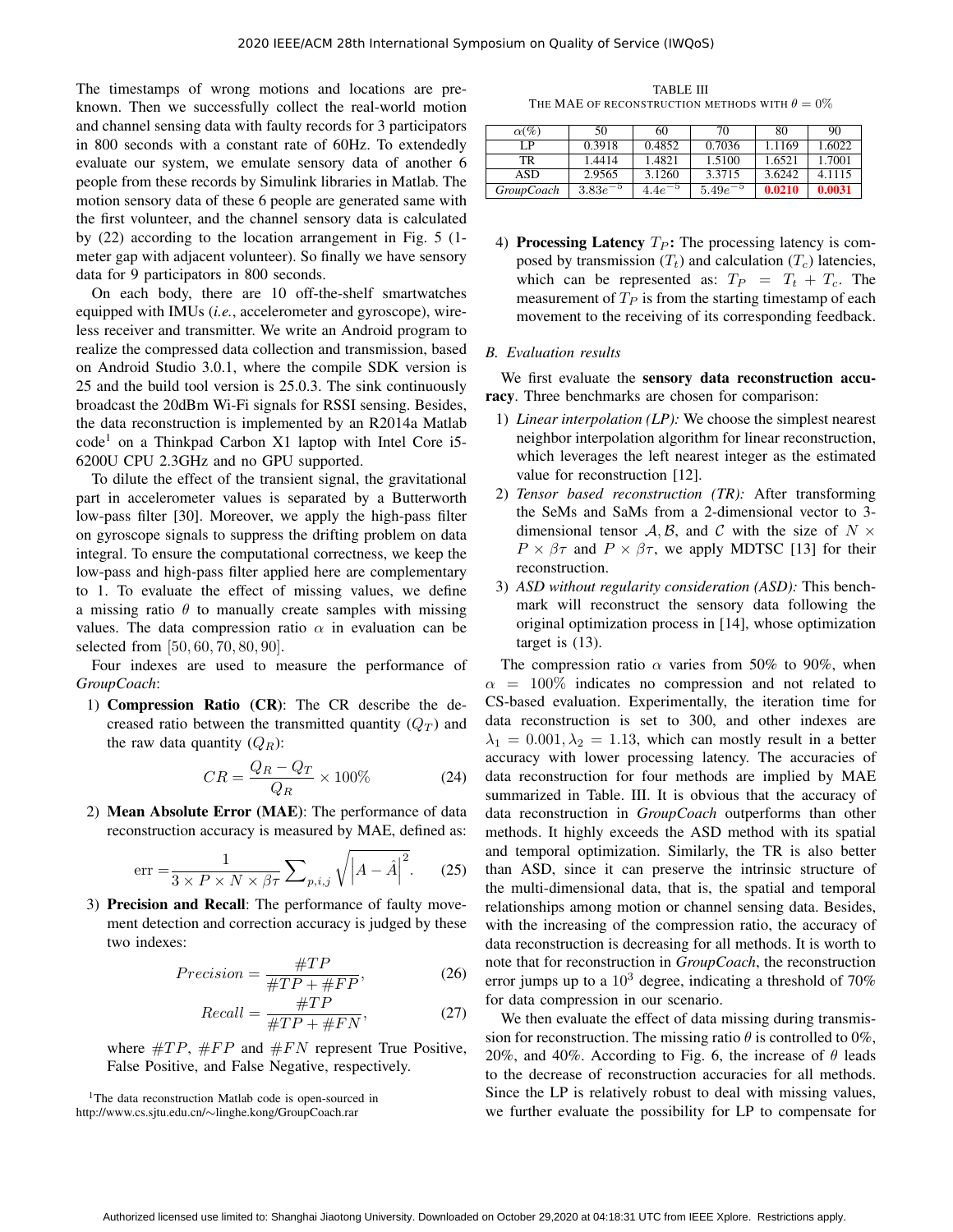

Fig. 6. The MAE of reconstruction methods when  $\alpha = 50\%$  (GC=*GroupCoach*).

1

2

MSE( α=50%)<br>מ

3H I

 $=20$ 

4⊫

Fig. 7. Precision and recall of faulty data detection in the fusion centre

missing values before reconstruction. However, compared with direct reconstruction in *GroupCoach*, the linear interpolation before reconstruction (LP+GC in the figure) introduces error accumulation, although the result is better than the LP-only method. It also indicates the robustness of reconstruction in *GroupCoach* to deal with missing values.

Next, we evaluate the accuracy of faulty movement detection and correction. Here the *GroupCoach* is compared with two benchmarks:

- 1) *Baseline (Base):* This basic method is to directly compare the difference between RMs and AMs without BINF model.
- 2) *Time Sequence (TS):* As the motion and channel sensory data are a series of data points indexed in time order. This benchmark utilize window-based time-series outlier detection [31].
- 3) *NF:* This method utilize the near-to-far diffusion model without the consideration of the body impact factor  $X_B$ .

The precision and recall are shown in Fig. 7(a) and (b) respectively. Considering the faulty detection and correction is performed on RMs, the reconstruction error in RMs will be accumulated to detection error, so the detection accuracy can not reach to 100%. Note that the correction is performed after detection, and calculated by the comparison with AMs, so we regard the accuracy for corrections as same as the accuracy for detection. As indicated in these figures, the increase of the compression ratio  $\alpha$  leads to the decrease of the detection and correction accuracy for all four methods. The BINF model-based algorithm in *GroupCoach* outperforms with high precision and recall values, by its NF model and body impact factor consideration.

As mentioned in Section. II-B, the most power consumption stage is in data transmission. So we evaluate the degree of energy consumptions by the transmission quantity of the data. Due to the utilization of CS-based techniques, the transmission quantity in *GroupCoach* is directly related to the compression ratio  $\alpha$ . According to the results shown in Table. III, when  $\alpha = 70\%, MSE = 5.49e^{-5}$  for *GroupCoach*. It indicates that a 70% compression ratio can still acquire a satisfactory reconstruction performance. It fulfills the QoS requirements for *GroupCoach*: less transmission with high reconstruction accuracy.

TABLE IV CALCULATION LATENCY FOR DIFFERENT METHODS WITH  $\alpha = 70\%$ 

Bas  $\blacksquare$ TS NF

| Reconstruction  |             | Detection & Correction |      |  |
|-----------------|-------------|------------------------|------|--|
| L P             | $1.16e^{-}$ | Base                   | 0.17 |  |
| TR              | 3.2         | <b>TS</b>              | 2.06 |  |
| <b>ASD</b>      | 0.1943      | NF                     | 0.95 |  |
| $\overline{GC}$ | 0.866       | RINF                   | 0.97 |  |

Another important factor in QoS evaluation is the processing latency of this system. We set the collection time slot  $\tau = 4s$  based on the rhythm of the music, so the processing latency is required to be less than 4 seconds. According to the discussion above, we set  $\alpha = 70\%$  for the processing evaluation. The specific latencies are summarized in Table. IV. The combination of reconstruction in *GroupCoach* and BINF has 1.836s latency in total, which fulfills the QoS requirements in group activity monitoring. So the feedback can reach to dancers before the next sensory data transmission. Although the combination between LP and ASD with Base and NF can also satisfy this requirement, their accuracies are relatively lower than *GroupCoach*.

#### *C. Discussion*

The design of *GroupCoach* in this paper has strong assumptions to simulate the simplified monitoring environment, while in practice, there are more complicated scenarios. Firstly, we consider that all group participators perform in the same movements. However, there are rich formats and arrangements in group activities, which separately divide the group into subgroups to assign different movements or locations. Such group division will not break the low-rank feature of the sensory data and the CS techniques are still feasible to be applied to it. Secondly, the environments of group activities can be outdoor or a grand stage, which have unfixed environmental factor  $(E$  in  $(22)$ ). To be compatible with these environments, the function (22) should be adaptively updated. It can be realized by designing a feedback mechanism, where the accuracy of the correction is also evaluated. If the correction suggestion is wrong, then the system will adjust these factors accordingly.

The computational complexity of BINF based algorithm is  $O(NT)$ , which is enlarged with the scaling of the activity group and the duration of the monitoring. We believe that with